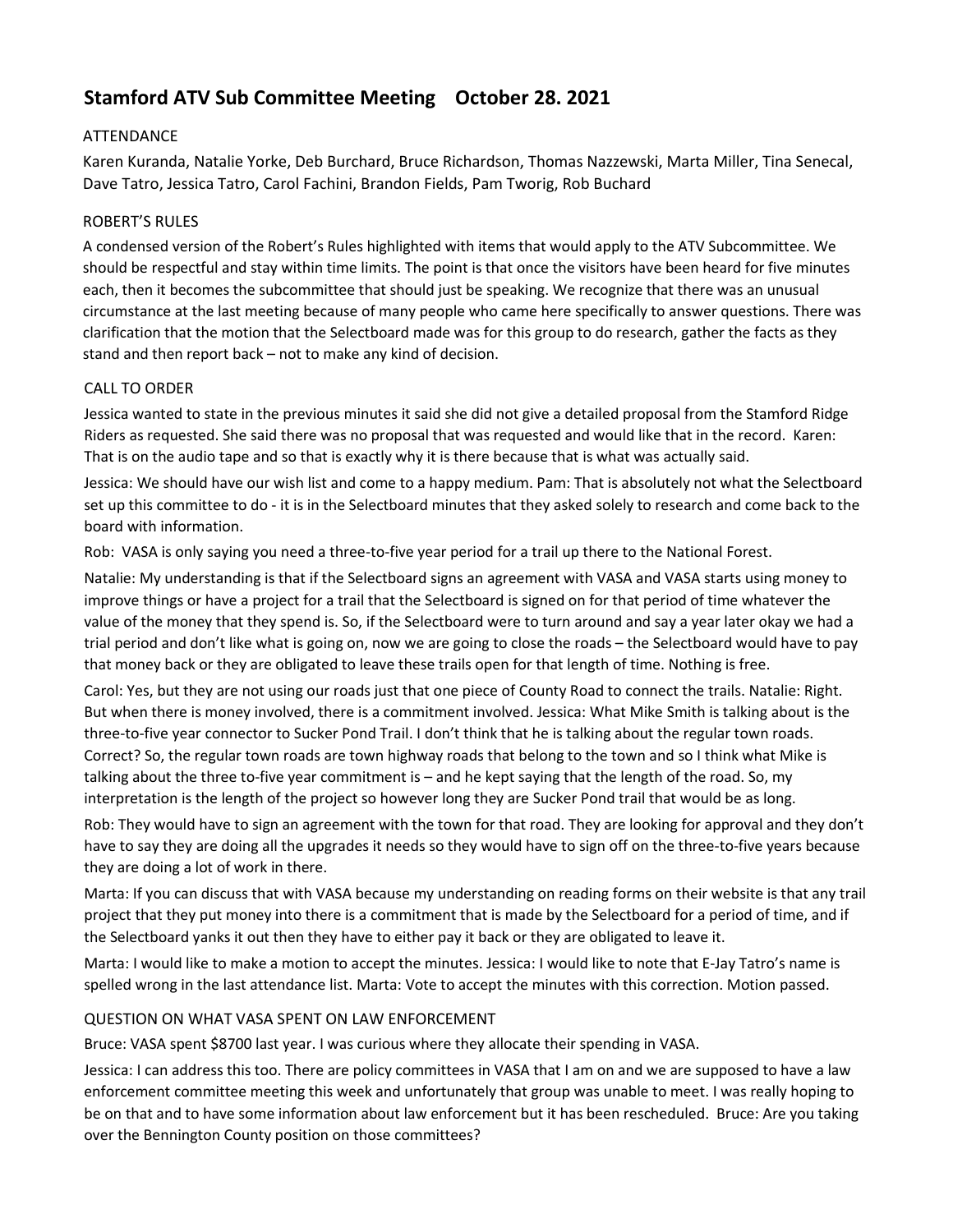Jessica: I know there has been a lot of issues with the Bennington sheriffs that they are trying to address. Bruce: Right but that actual person in that capacity – the position has been vacant. Marta: But the \$8700 for Bennington County sheriffs, they took the money back.

# STAMFORD RIDGE RIDERS PROPOSAL UPDATE

Jessica: The first thing in terms of VASA, I would like to see is those three trails returned to ATV use. The second piece of that because there has been a lot of conversation about resident riders – so by looking through some of these ordinances, in order for the ATVs to be allowed on the road it doesn't have to be a VASA trail. There can just be an ATV ordinance where the Selectboard approves certain roads for people to ride on and so some of the ordinances I looked at even states in there that you can use these roads to get to and from VASA trails only. The other thing that I found in the minutes and I looked at the VTLCT is that they do offer a suggested ordinance. So, I spent some time and put together a wish list (Natalie – that is very generic). It is not anything legal. It would need to go to the Selectboard and go to a lawyer. One of the things that they can do too and this is just a suggestion, it that there are a bunch of fines listed in there on top of the speeding fines and penalties – racing, operating off hours, operating on private property, etc.

Jessica: I would like it stated that all class 3 and class 4 roads would be open for purposes of traveling to and from VASA trails. Dave: You are going to find that someone is going to be on a road that is not opened up and then say that it is not fair that they want their road open to ride on to get to the trails too. This is happening in Readsboro right now. I think that we should learn from what is going on there and maybe we can avoid a lot of problems they are having.

Carol: Yes, let's keep VASA out of this. Dave: Not all roads in town that are dirt roads are class 3, some are paved. Marta: Just to clarify that you want all town roads open. Jessica: Yes, I said we want all class 3 and class 4 roads in town open to ATV use– not just certain class 3 and class 4 roads.

Carol: So, if you don't make VASA the piece of County Road connect to connect the whole thing – they are not going to give us the \$70,000 – for the Sucker Pond Trail. Marta: So, when you say they are not going to give us the \$70,000 do you mean from the National Forest service or VASA? Carol: Yes.

Marta: That is for the Sucker Pond Trail. Is this what this is going to cost?

Rob: We don't have to spend a penny. We can help out and volunteer but they they have everything ready to go right now. Connector leads through Pownal. Trying to get to the Stagecoach Trail.

Marta: Is would there be any option – part of what we keep running into again and again is how to enforce that. Rather than including County Road, is there any possibility to do a connector that comes from Risky Ranch but that keeps Klondike and County off. Rob: National Forest has started putting up signage.

Jessica: Traffic does affect people on County Road. Would you be opposed to residents riding up the road versus a VASA trail because you would not have it on a map.

Marta: I was under the impression it couldn't be just Stamford residents. Jessica: Yes, you could because you just wouldn't put it on the map. I understand I am asking way too much at this point.

# CAROL FUCCHINI PROPOSED WISH LIST

Carol: The three roads should not be VASA trails. But I was hoping that we could make the County Road connector so we could still get the \$70,000 money from VASA.

Marta: We keep circling back to enforcement. Presumably, VASA has a code of conduct. But we have to be real. How do we keep other people out? Natalie: Wherever we end up in the end even if all the roads are closed, we still need signage. This is something for the Selectboard to think about. But if we just open these roads to just residents to connect to VASA trails (Carol said - yes, that is what I want), VASA will not give us money for this as it is not a VASA trail. We will still need signage and I don't know if the town is going to want to spend money on this or if National Forest would maybe give us some funds?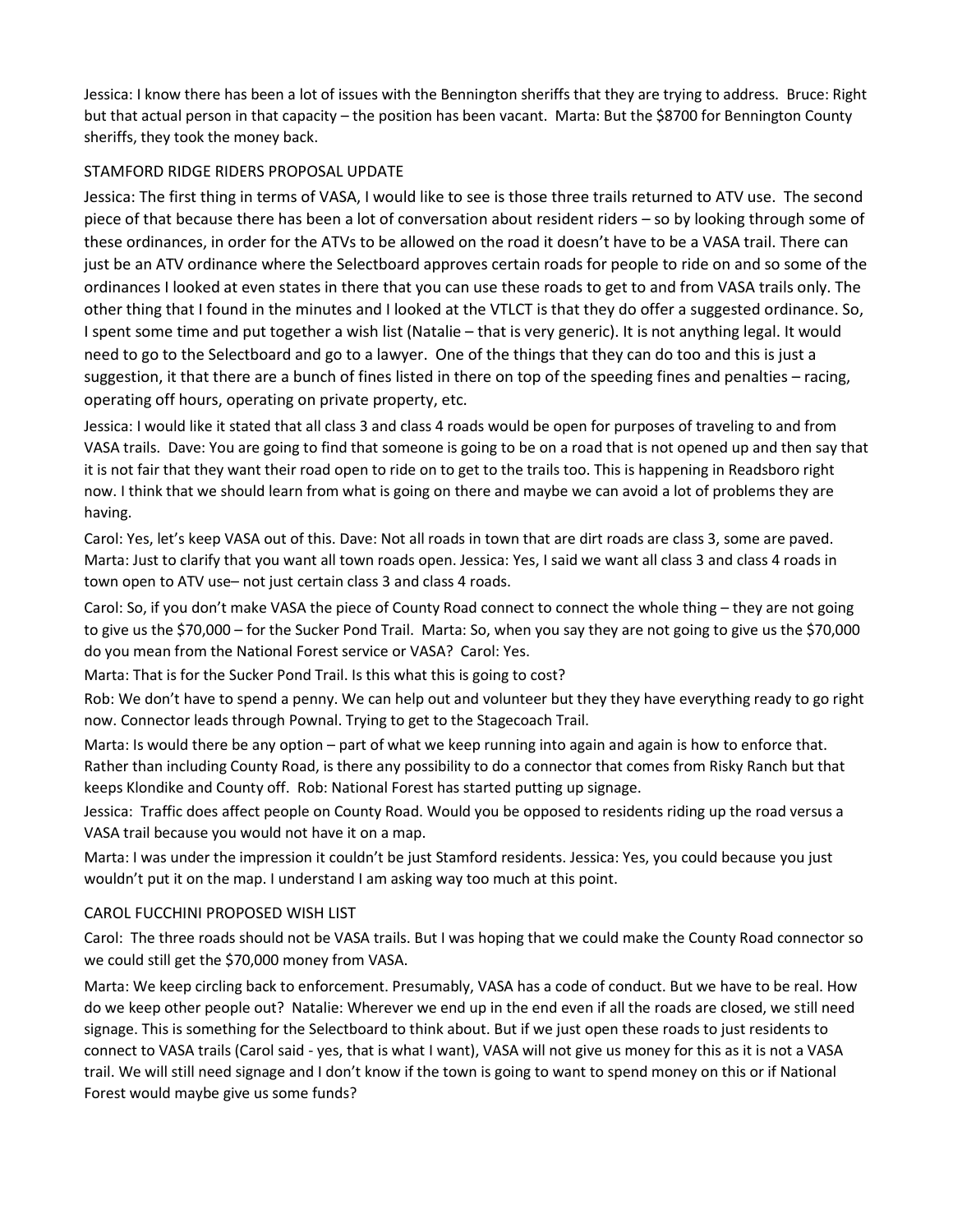Brandon: I still don't think you can make it residents only because right from the start I had asked a VLCT lawyer if can differentiate and the answer was no. Not an option – only can decide is on town roads or not. Relevant law is 23 VSA section 3506. Natalie: That is true to some extent but there have been some precedents. I spoke to a different attorney in that office and they said this is true but other towns have done it differently and no one has challenged it. A town still has the right to say NO we don't want anyone but a licensed driver, we don't want anyone under 18.

Pam: Let's just say we do this and we have several roads in town that are only open to Stamford residents and the Stamford residents have their stickers. So, then someone from Clarksburg comes into town and gets stopped – what are they going to charge them with? What kind of ticket would he get? If there is no law, the law enforcement officer cannot charge them with something. This all goes back to there is no law enforcement and there is no way to manage ATVs on the roads. I think we all agree that people are going to break the rules – just is it 20, 50, 100, 500 – how many ATVs are going to be on the roads and breaking the rules.

Dave: You are going to need to hire a sheriff to stop this. Carol: Our budget in town can't afford this. I think they can monitor it themselves and take care of it.

Carol: Wish list continued. I just need a little piece of County Road to connect to VASA roads so we won't lose the money. Natalie: So, when you say we won't lose the money, who are you talking about? Carol: If we don't connect the trails, we are going to lose this money. The entire project relies on this. So, I propose this be VASA. As far as deadline, it is not going to last long. Nothing is going to happen without this connector.

Dave: If the town is going to allow that, make Stamford Pond Trail a legal trail and don't dump any money into it. No reason for the town to be responsible for maintenance and such. Just a thought. No markers for the town line down there.

Pam: Talking about that parking that they want to build on County Road. According to the National Forest plan, they cannot build a parking lot, but there it is on the map. Bruce: To clarify, on the original maps they had it located near where the Appalachian Trail is and then they said it was too small, and then there was another filing after that that places it on the west side of the Stamford Trail intersection. Questions are how big will the parking lot be? Pam: So that parking lot is pretty important to the town of Stamford because if we are trying to control the number of people coming into town and wrecking our roads, then installing a big multiuse parking lot on the top of County Road is a huge point. Marta: Right now, the VASA laws are that riding on a road that is not legal is open to get a ticket. This is a state law. You have to expect to get a ticket.

### BRANDON FIELDS PROPOSED WISH LIST

Brandon: Honestly, I could care less which way this committee goes. I would like to be able to ride legally but I don't think much is going to change and everything will stay the same. No giant groups of people in town if not VASA. Marta: Last weekend was a crazy bunch of riders at 1 AM. Also, Readsboro trails closed October 15 and they are still out there.

#### ROB BUCHARD PROPOSED WISH LIST

Rob: Wish list – portion of County Road open. Carol: Yes, that is the big wish list.

### DISCUSSION ABOUT THE ENTIRE SCOPE OF PROPOSED ATV USE IN TOWN

Carol: Can we settle things so at least we don't lose that funding? Brandon: We are not going to get anywhere. This is a total waste of time. Dave: Just come up with a proposal, whatever the list – start small and then go from there. Marta: The Selectboard has asked us to come up with this information and we don't have that.

Dave: Concerns: the parking lot – this is a big one – if it is the size of Heartwellville, then it is an issue with traffic and there are stream crossings on County Road in rough shape that would need to be repaired. Marta: We did not know what the private property was going to be.

Jessica: Again, this is none of your business. My statement still stands – what goes on between VASA and the club and private property owners – the purpose of this meeting is to worry about what goes on in the town and it is my